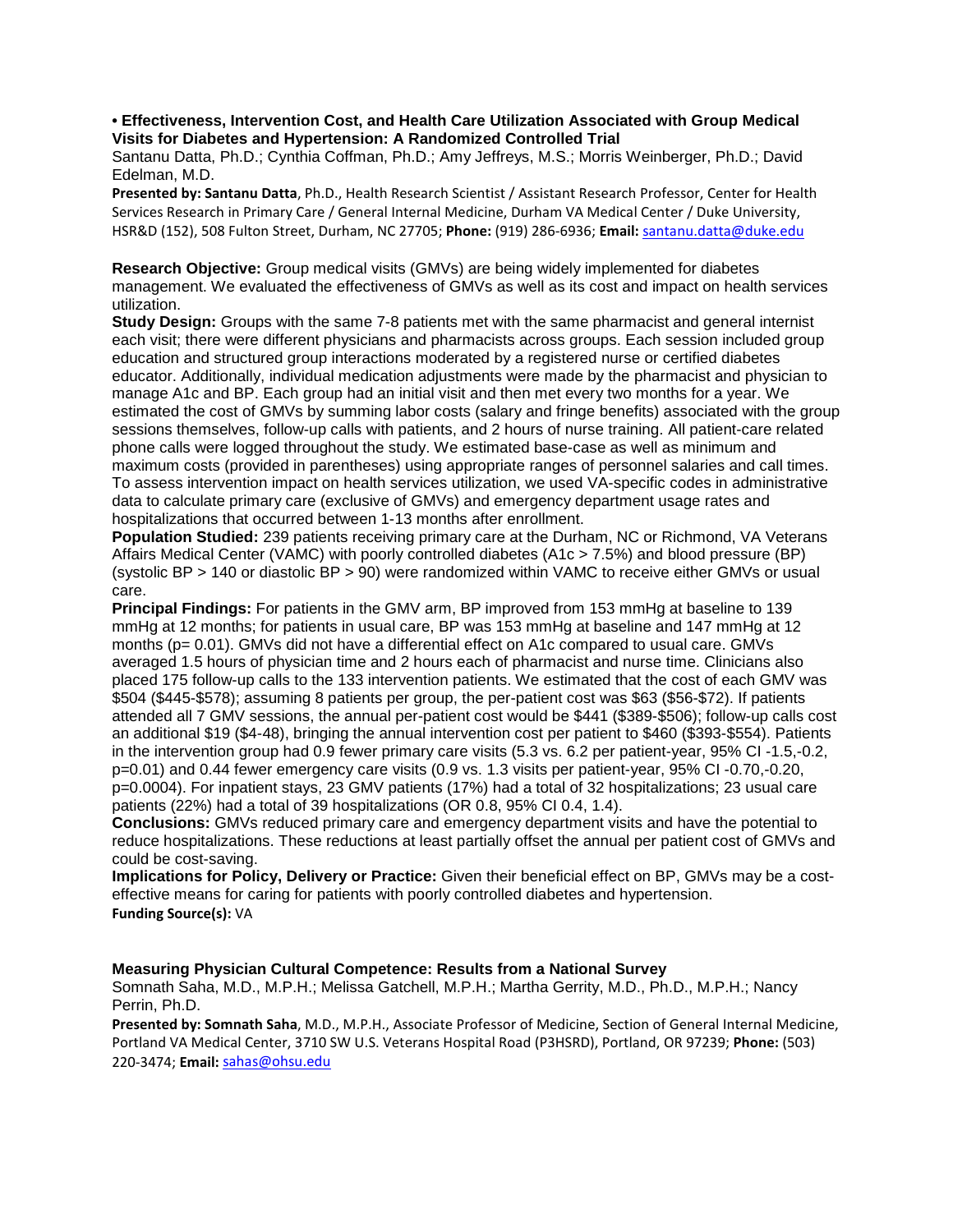**Research Objective:** Cultural competence (CC) training for current and future physicians has been widely endorsed as a means to reduce racial disparities in health care. Evidence-based curriculum development and evaluation, however, has been limited by the paucity of well-designed, validated tools measuring physician CC. We sought to develop and test the construct validity of an instrument measuring physician CC.

**Study Design:** We first conducted a systematic review of published articles describing physician CC and used qualitative analytic methods to develop a conceptual map of physician CC dimensions. For each dimension, we created a set of items that covered the breadth of its meaning as described in the literature. Eight national experts reviewed the items for content validity and suggested changes and additions. We revised our item pool and evaluated items for conceptual precision in cognitive interviews with 28 physicians from diverse racial/ethnic groups and specialties. After further revisions we included a final pool of 61 Likert-scale items in a questionnaire that also included items about demographics and prior formal training in CC and communication skills.

**Population Studied:** We mailed the questionnaire to a random sample of 1800 internists and family physicians in zip codes with at least a 25% nonwhite population. We oversampled African American and Latino physicians. Respondents could complete the questionnaire online or on paper. Using responses to the 61-item pool, we conducted factor analysis to derive discrete scales and labeled the scales based on item content. We then used linear regression to test the hypotheses that minority physicians and those who had completed prior CC training would have higher CC scores as measured by these scales, after adjusting for physician age, sex, and prior communication skills training.

**Principal Findings:** Among 1516 potentially eligible physicians, 795 (52%) responded. Respondents included mostly white (55%) or Asian (21%) physicians, with 12% being African American and 9% Latino. Most were male (65%), and most reported having had past training in CC (62%) and communication skills (78%). Our analysis generated 7 factors: cultural awareness (8 items, alpha 0.87), cultural self-efficacy (5 items, alpha 0.79), awareness of racial disparities (5 items, alpha 0.81), valuing diverse perspectives (6 items, alpha 0.77), support for "culturally and linguistically appropriate services" (CLAS) standards (6 items, alpha 0.80), biomedical orientation (negative scale, 2 items, alpha 0.67), and relationship-centered orientation (13 items, alpha 0.88). In regression analyses, nonwhite physicians had higher scores than whites (p < .005) on all dimensions except biomedical orientation. Women had higher scores than men for awareness of racial disparities, valuing diverse perspectives, support for CLAS standards, and relationship centered orientation ( $p \le 0.001$ ). Physicians reporting prior CC training had higher scores in all dimensions ( $p \le 0.02$ ) except biomedical orientation and valuing diverse perspectives, whereas prior communication skills training was not associated with any CC dimension.

**Conclusions:** We developed a theoretically based, novel instrument spanning multiple dimensions of physician CC that appears to have reasonable construct validity.

**Implications for Policy, Delivery or Practice:** If further validated as a predictor of better and more equitable patient care, dimensions in this instrument could inform the content and objectives of future CC training, and validated scales could be used as evidence-based evaluation tools. **Funding Source(s):** NHLBI

**• Cost-Related Medication Adherence and Patients' Experience with the Chronic Care Model**  John Zeber, Ph.D.; Luci Leykum, M.D.; Krista Bowers, M.D.; Raquel Romero, M.D.; Michael Parchman, M.D.

**Presented by: John Zeber**, Ph.D., Investigator / Assistant Professor, Psychiatry, Veterans Affairs HSRD / UTHSCSA, 7400 Merton Minter Boulevard, San Antonio, TX 78229; **Phone:** (210) 617-5300; **Email:**  [zeber@uthscsa.edu](mailto:zeber@uthscsa.edu)

**Research Objective:** Medication adherence is a significant problem for patients with diabetes, one frequently exacerbated by financial considerations. Fortunately, provider and organizational factors (e.g., improved therapeutic alliance or clinical microsystem performance) can mitigate medication cost burdens. Research suggests that patients who are highly engaged in their care have better adherence, significantly improving clinical outcomes. Implementation of the Chronic Care Model in primary care should result in more activated patients who participate in their treatment. This study examines the relationship between patients' experience of the CCM and its relationship with cost-related medication adherence burden.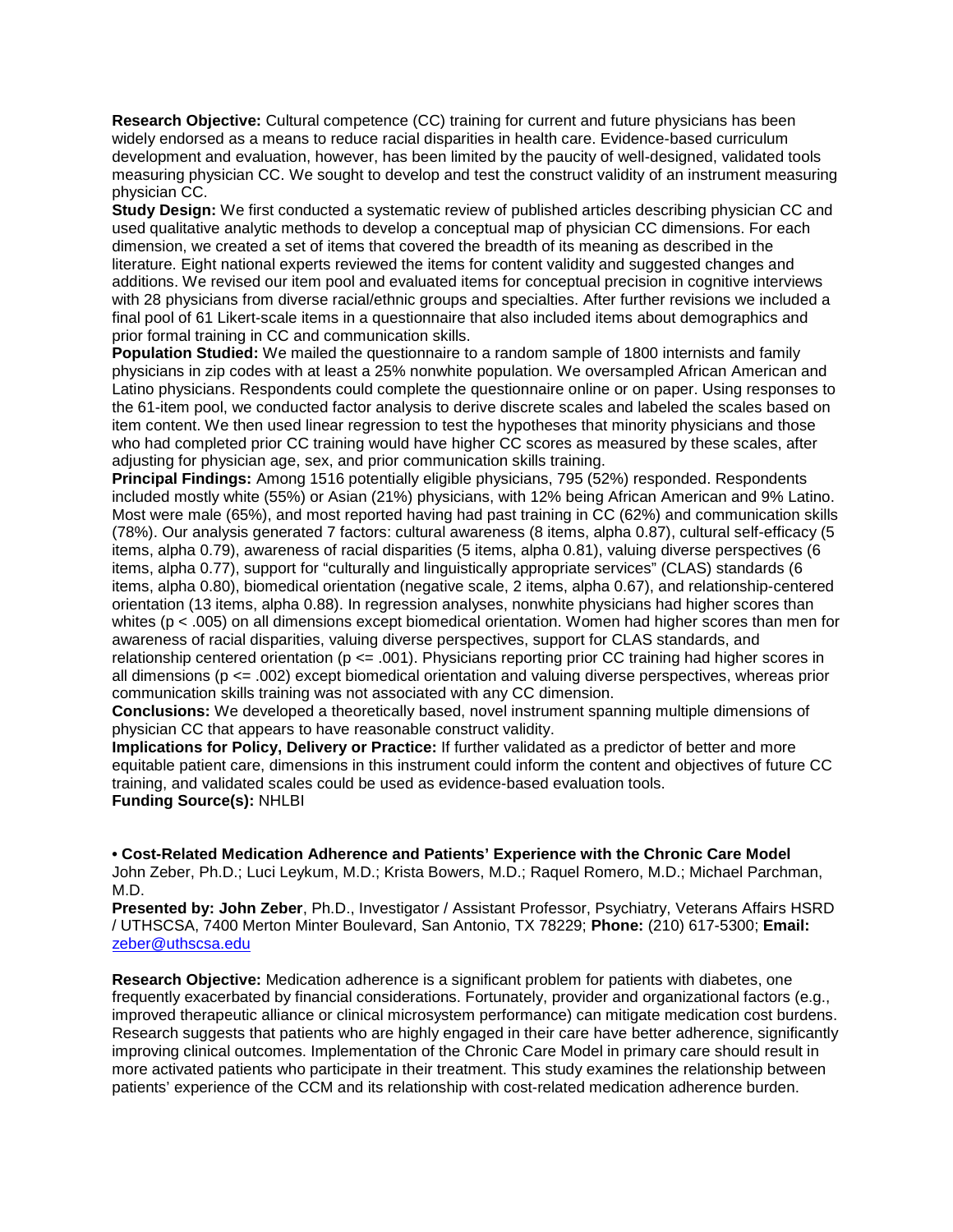**Study Design:** Cross-sectional surveys from a large randomized trial in progress were administered as part of a study aim regarding how practice facilitation efforts influence better implementation of the chronic care model (CCM). Cost-related adherence burden (CRAB) was measured with a 5-item scale developed and validated by Piette and colleagues, where higher scores reflect more cost-related medication restrictions. The CCM was measured by the well-validated Patient Assessment of Chronic Illness Care (PACIC) survey, a 20-item instrument assessing perceptions of the primary care treatment environment. Each item was scored on a 1-5 Likert scale, with higher PACIC values indicating that patients experienced care delivery that was more consistent with the CCM. Random effects models controlling for nesting of patients within clinics analyzed the association between CRAB and perceived elements of the chronic care model. **Population Studied:** Patients with diabetes or other chronic medical illness presenting for care in 18 small, autonomous primary care offices in South Texas.

**Principal Findings:** To date, 1377 patients with a chronic health condition completed both baseline surveys. The mean study population age was 50.1 years, with 65% women and approximately 50% of Hispanic ethnicity; while overall self-reported health status was good, 45% acknowledged poor medication adherence behavior, with nearly 30% claiming some cost-related problems. The CRAB scale mean was 1.50 (SD 0.82), with an overall PACIC mean of 3.02 (SD 1.25). In multivariable models also adjusting for age, sex, education and ethnicity, CRAB was inversely associated with the total PACIC score (OR=1.17). Higher subscales scores for patient activation (OR=1.26), problem solving (OR=1.16), and practice design (OR=1.26) were also associated with fewer cost-related problems pertaining to medication adherence.

**Conclusions:** Patients experiencing care more consistent with elements of the chronic care model had a lower cost-related adherence burden, up to a 25% reduction per incremental increase in treatment delivered via the CCM. Specifically, this finding was true for individuals who reported that their treatment team actively involves them in clinical decision-making and provided information that enhances understanding of their care.

**Implications for Policy, Delivery or Practice:** Although the prevalence of poor medication adherence in chronic illness patients is widely understood, the specific role of cost-related problems is less appreciated. Clinical efforts to develop highly activated and involved patients can successfully mitigate the ramifications of financial pressures. Community providers should better recognize and openly discuss the burden of medication cost problems while focusing treatment efforts in accordance with proven chronic care treatment delivery.

## **Physician Views on the Use of Comparative Effectiveness Research**

Salomeh Keyhani, M.D., M.P.H.; Alex Federman, M.D., M.P.H.

**Presented by: Salomeh Keyhani**, M.D., M.P.H., Assistant Professor, Health Policy, Mount Sinai School of Medicine/James J. Peters Bronx VAMC, 1 Gustave L. Levy Place, New York, NY 10128; **Email:**  [salomeh.keyhani@mountsinai.org](mailto:salomeh.keyhani@mountsinai.org)

**Research Objective:** Comparative effectiveness research has been promoted as a vehicle to improve health care quality and decrease costs. However, there is no provision in current health care reform legislation to use this information to establish guidelines that govern physician practice in part because of the concern that this research could be used to ration care and restrict physician practice. Physician support for comparative effectiveness research will play an important role in how this research is used and implemented; however, their views have never been elicited. We conducted a national physician survey and examined physician's views on the use and importance of data generated from comparative effectiveness research.

**Study Design:** We conducted a national, mailed survey of physicians between June and October, 2009 to assess physicians' views on healthcare reform. Survey content was developed through expert consensus and questions were refined through cognitive interviews with 16 physicians from multiple specialties and practice backgrounds. Four items were developed to address comparative effectiveness research: 1) "National guidelines should be developed to guide physician practice"; 2) "If national guidelines are established, comparative effectiveness data should be used in their development" 3) "Comparative effectiveness data will be used to restrict my freedom to choose treatments for my patients" and 4) "The availability of comparative effectiveness data would improve the quality of care provided to patients". We calculated the response rate using standard methods. To assess potential non-response